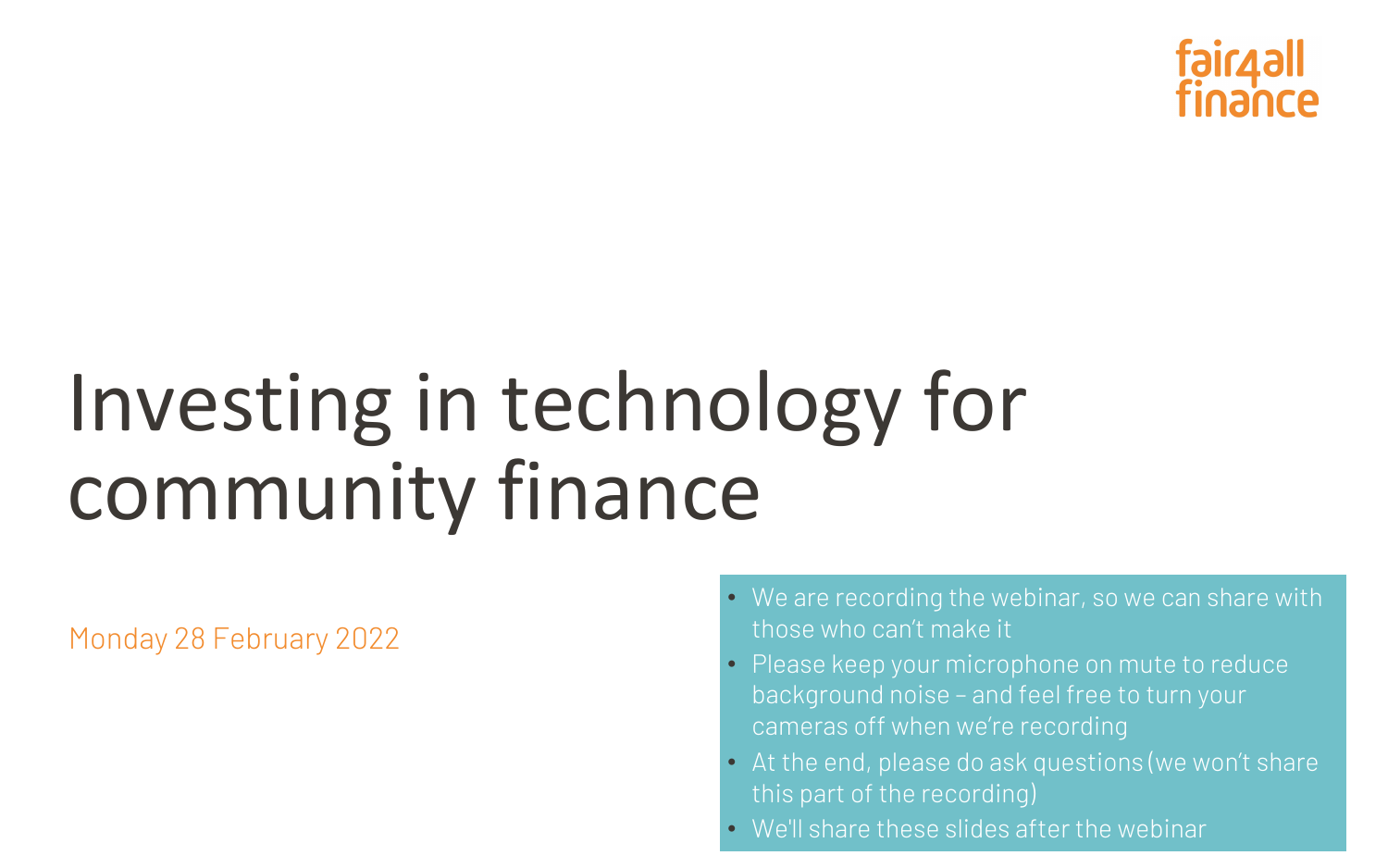## **Agenda today**

- Welcome
- **Fair4All Finance**
- Investing in technology
- **Some market perspectives**
- Next steps
- **Q&A**

• We are recording the webinar, so we can share with

• Please keep your microphone on mute to reduce

• At the end, please do ask questions (we won't share

- those who can't make it
- background noise and feel free to turn your cameras off when we're recording
- this part of the recording)
- We'll share these slides after the webinar

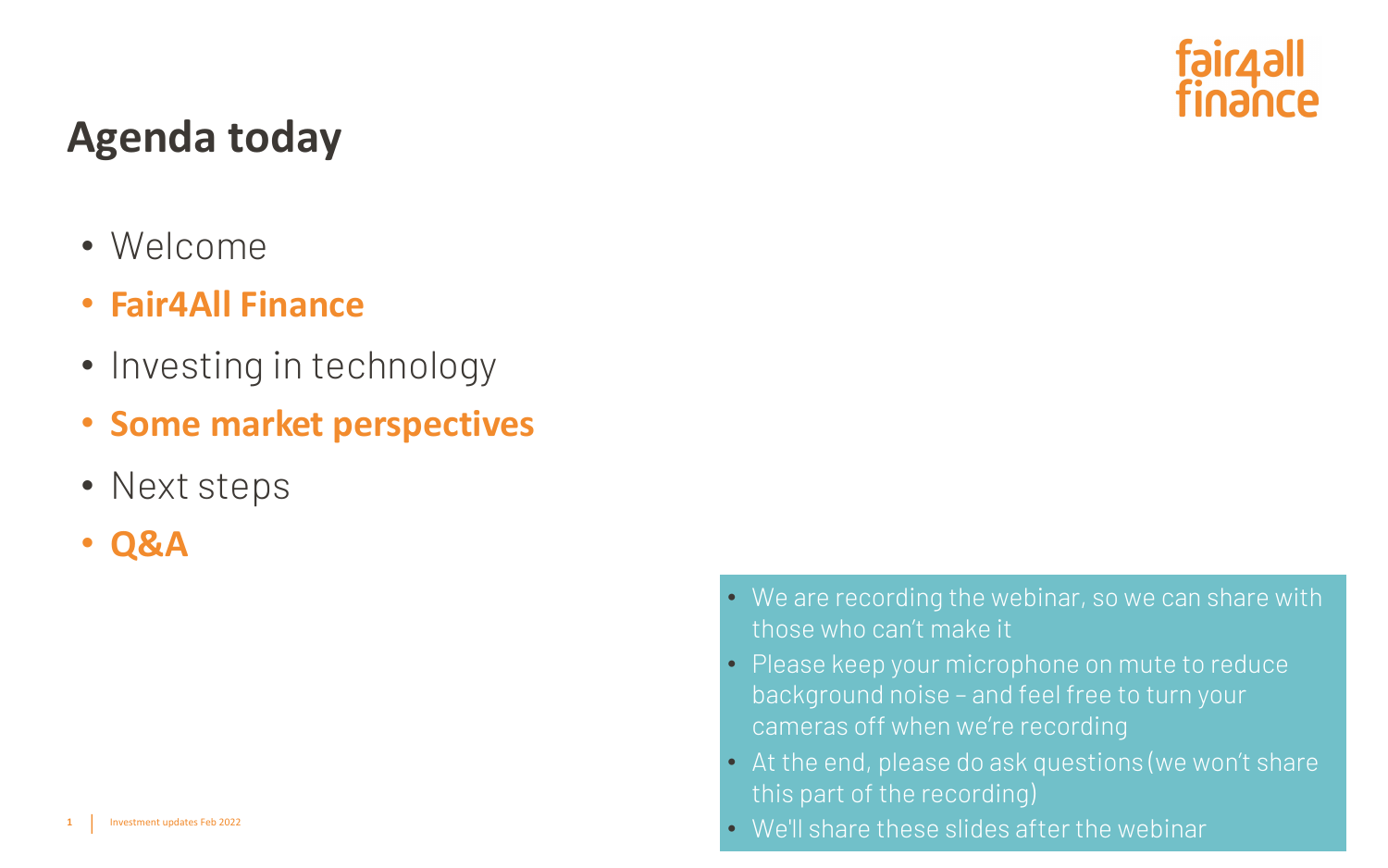## **Why we exist**

**Fair4All Finance has been founded to increase the financial wellbeing of the most vulnerable groups in society by increasing access to fair, affordable and appropriate financial products and services**

Through increasing access to and the use of fair financial products and services we will help people in vulnerable circumstances to meet their day-to-day financial needs, absorb shocks and smooth incomes.

**Our vision** is of a society where the long-term financial wellbeing of all people is supported by a fair and accessible financial sector.

**Our mission** is to increase the financial resilience of people in vulnerable circumstances by providing access to fair, affordable and appropriate financial products and services.

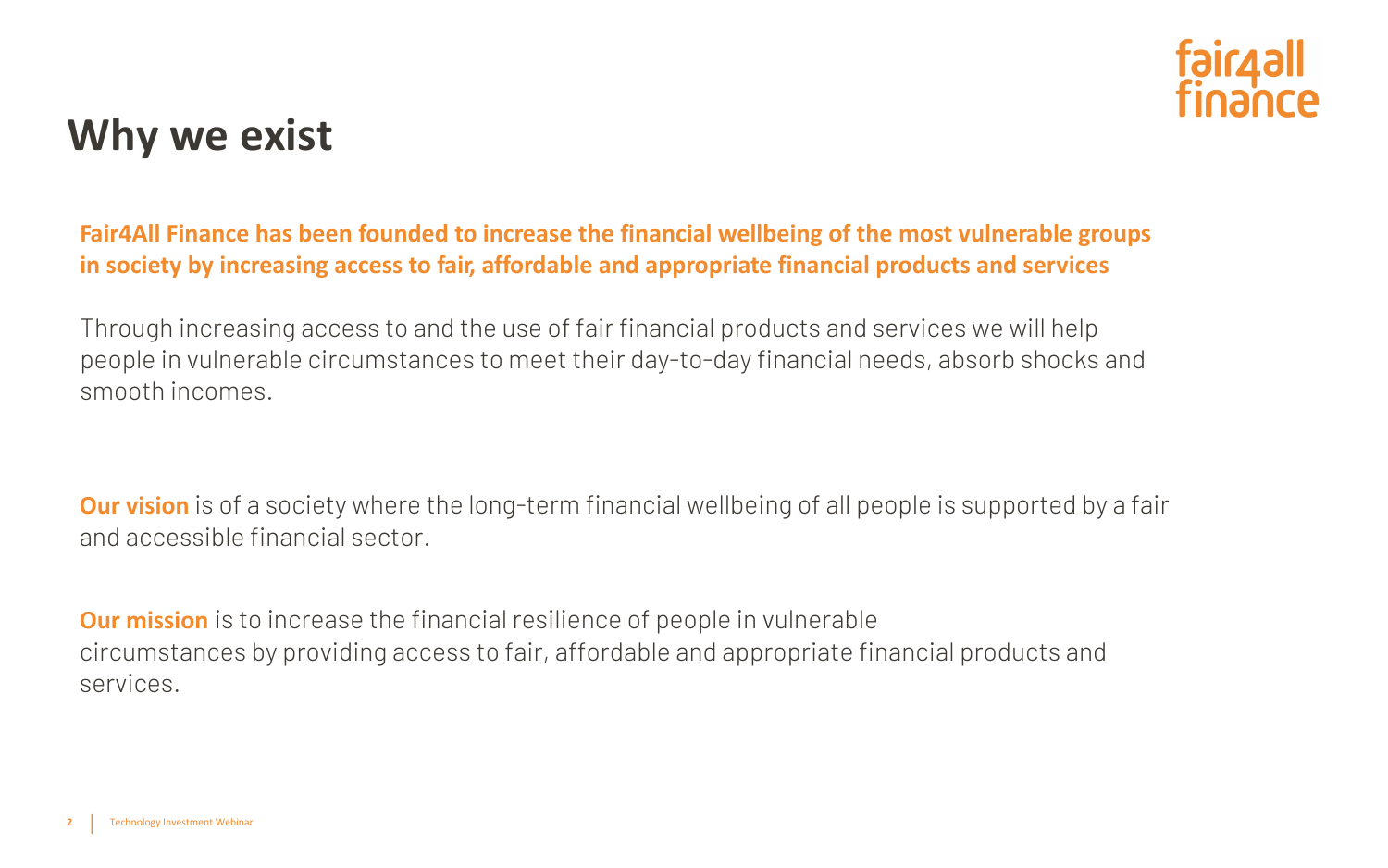## **Why are we investing in technology?**

- Technology is a critical ingredient in financial inclusion
- Community finance has a vital role and needs multi-channel offerings
- People using community finance providers deserve a positive digital experience
- Most community finance providers need some degree of digital transformation
- The sector is under-served by technology suppliers
- We want to stimulate a vibrant competitive market of suppliers

### **Our investments in technology will ultimately help people in financially vulnerable circumstances**

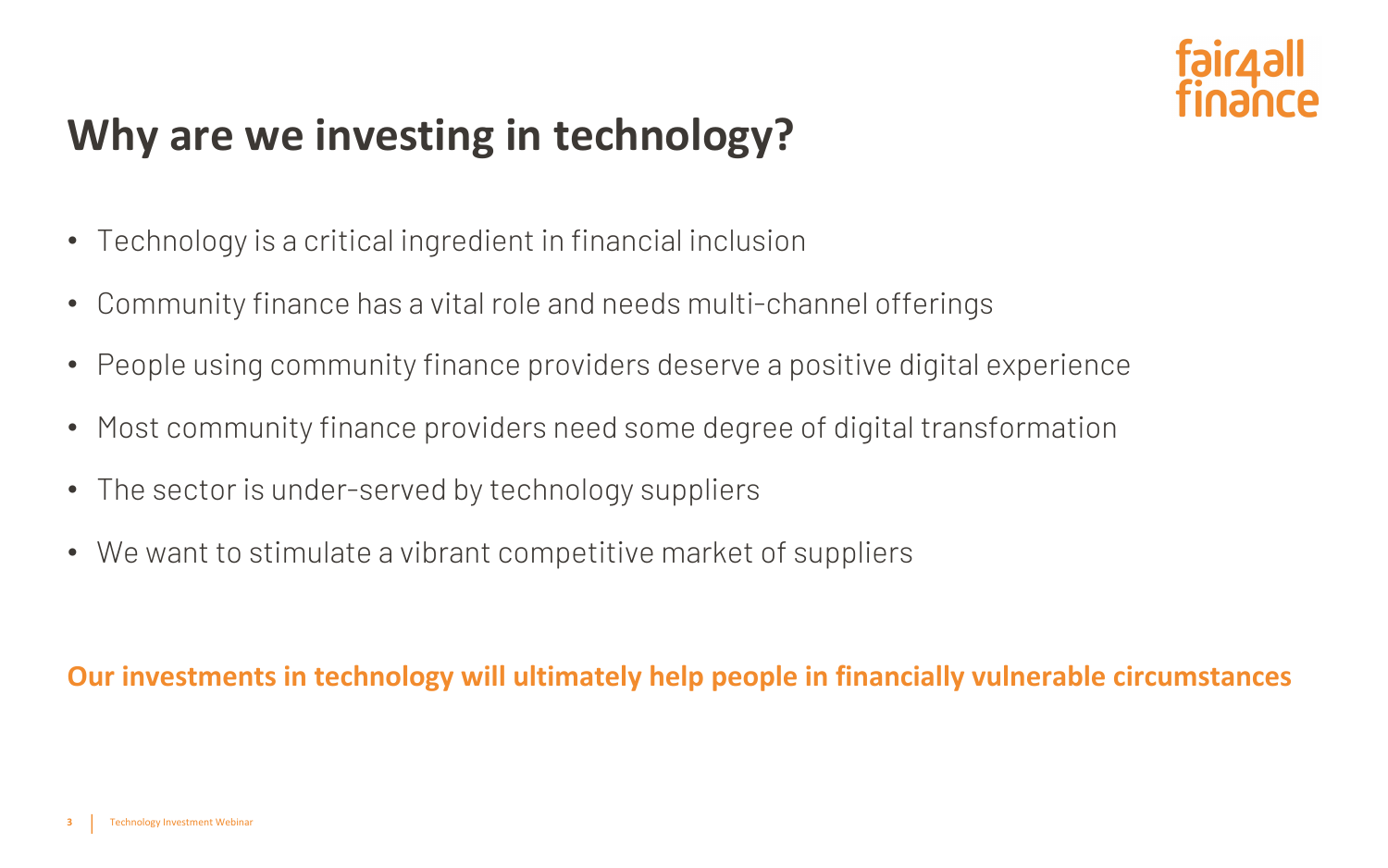## **Our 2020 survey gave us a clear direction**

- **1. Legacy technologies** are frustrating lenders' desire to innovate and grow
- **2. Technology capability** is in short supply in the community finance sector
- **3. Funding** for technology is tight and is cited as the main barrier to change

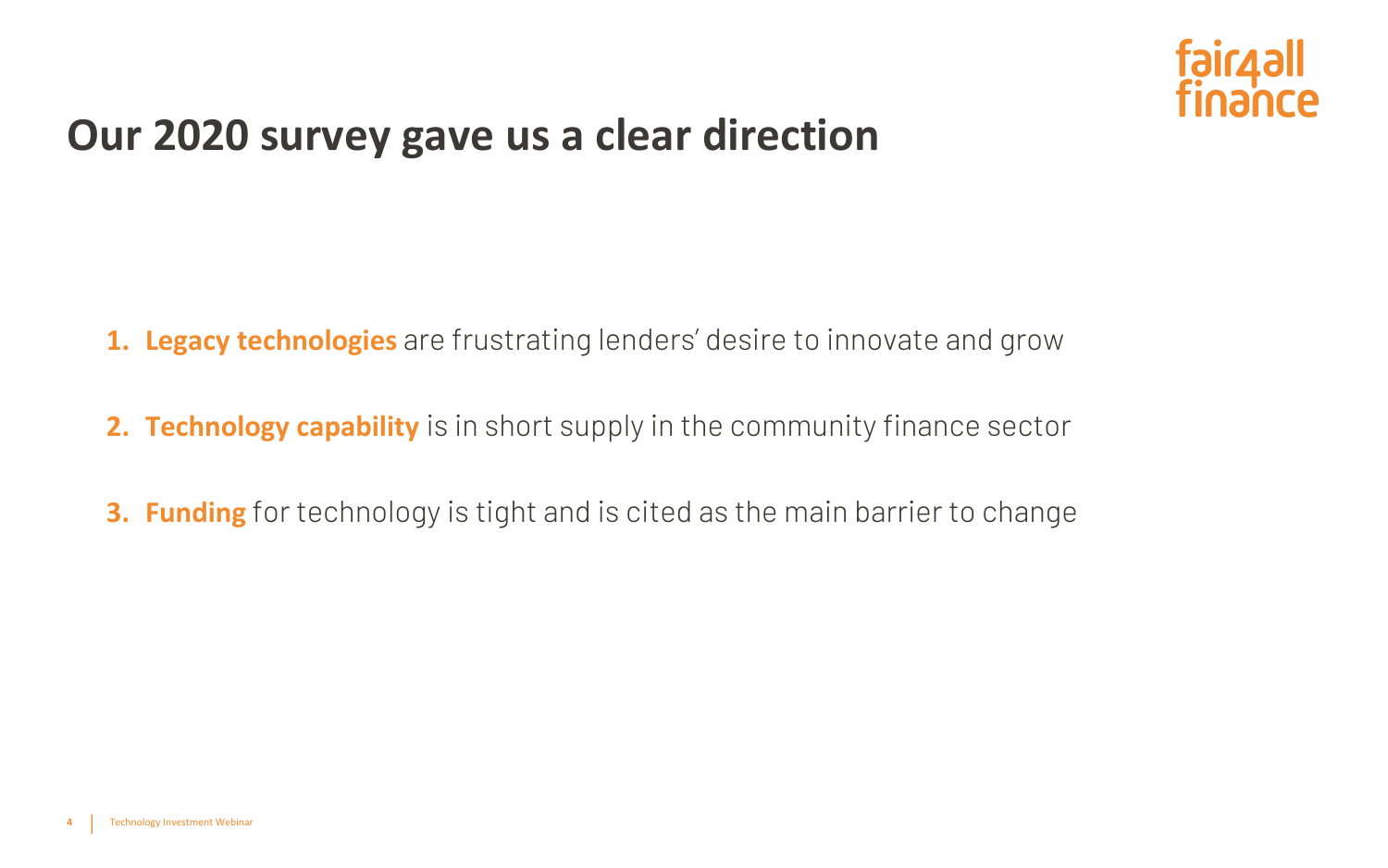## **Leaders appreciate the increasing role of technology in their businesses**

T% Server the Cour use of technology<br>
T% Server the During Server that the our server of the Court of the Court of the Court of the Court of the Court of the Court of the Court of the Court of the Court of the Court of th will be pivotal to our success as a business

> ■ We will increase our use of technology substantially

**Technology will play a** marginally increased role in our business







### **Outlook on the role of technology over the next five years**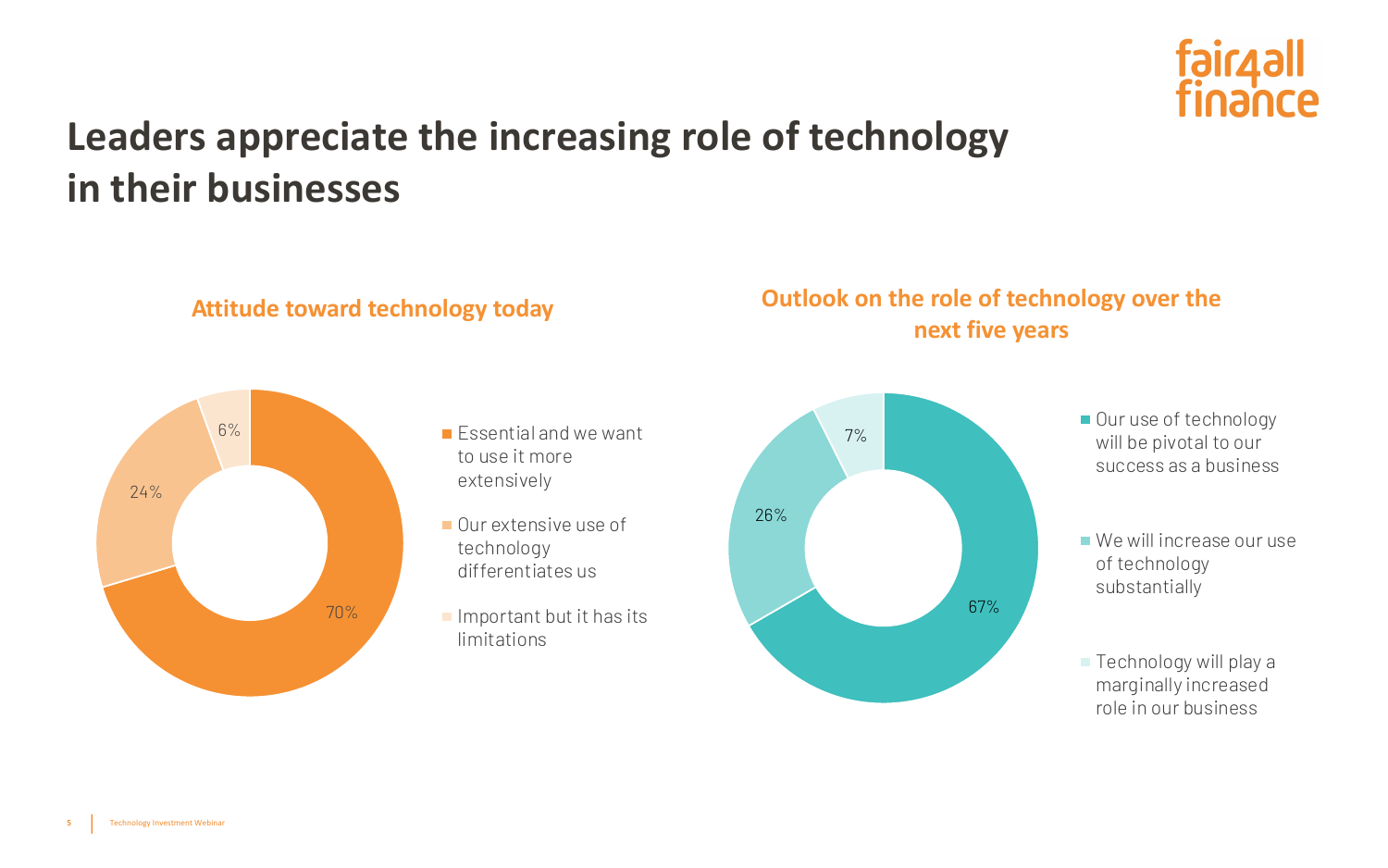





- 20% We have an IT strategy
	- We don't have an IT strategy
	- We need to update our IT strategy

## **Over a third of lenders have significant plans for technology change in train**

### **Imminent technology plans Strategic technology planning**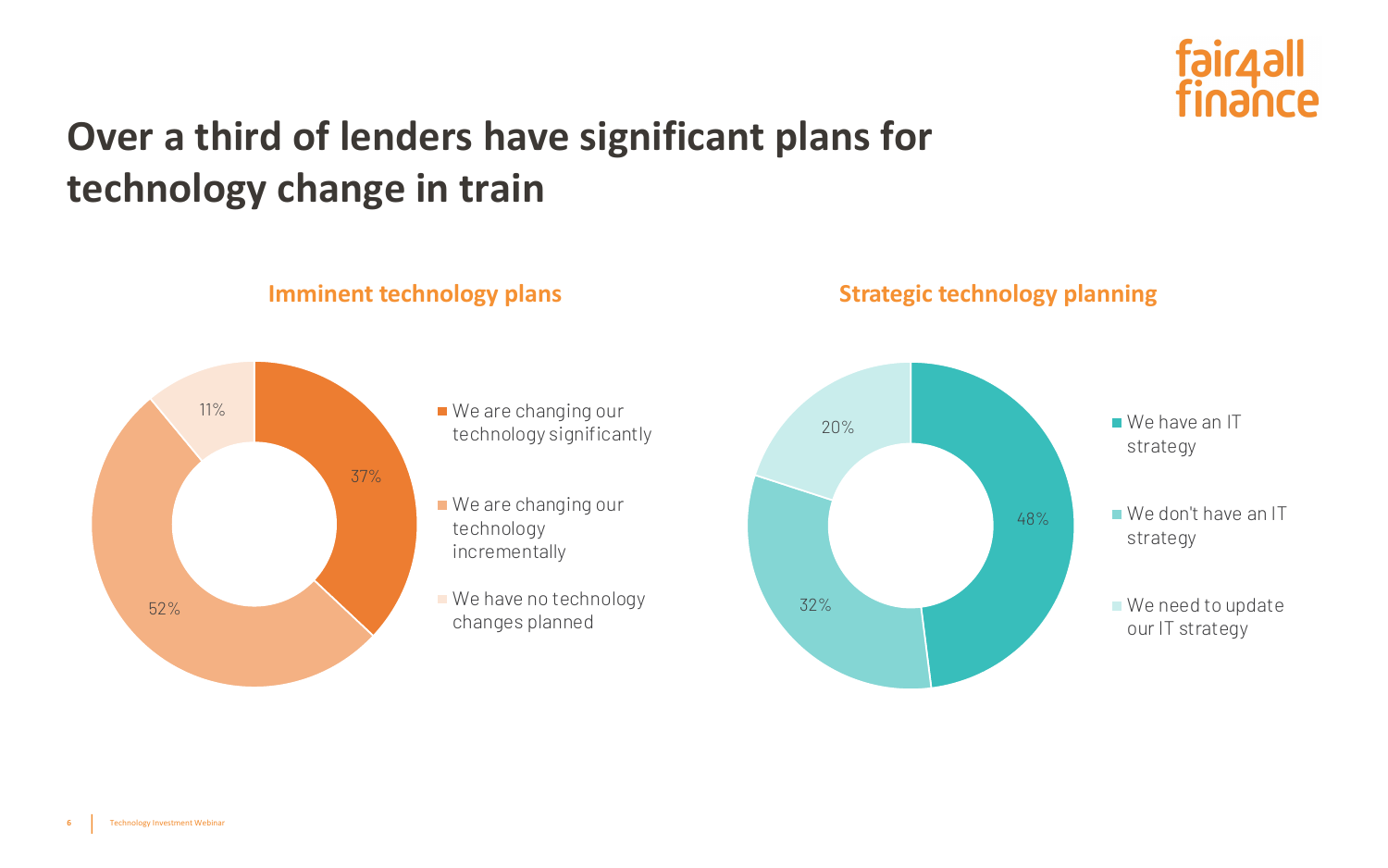## **Lenders are most satisfied with their decisioning and consumer engagement software**



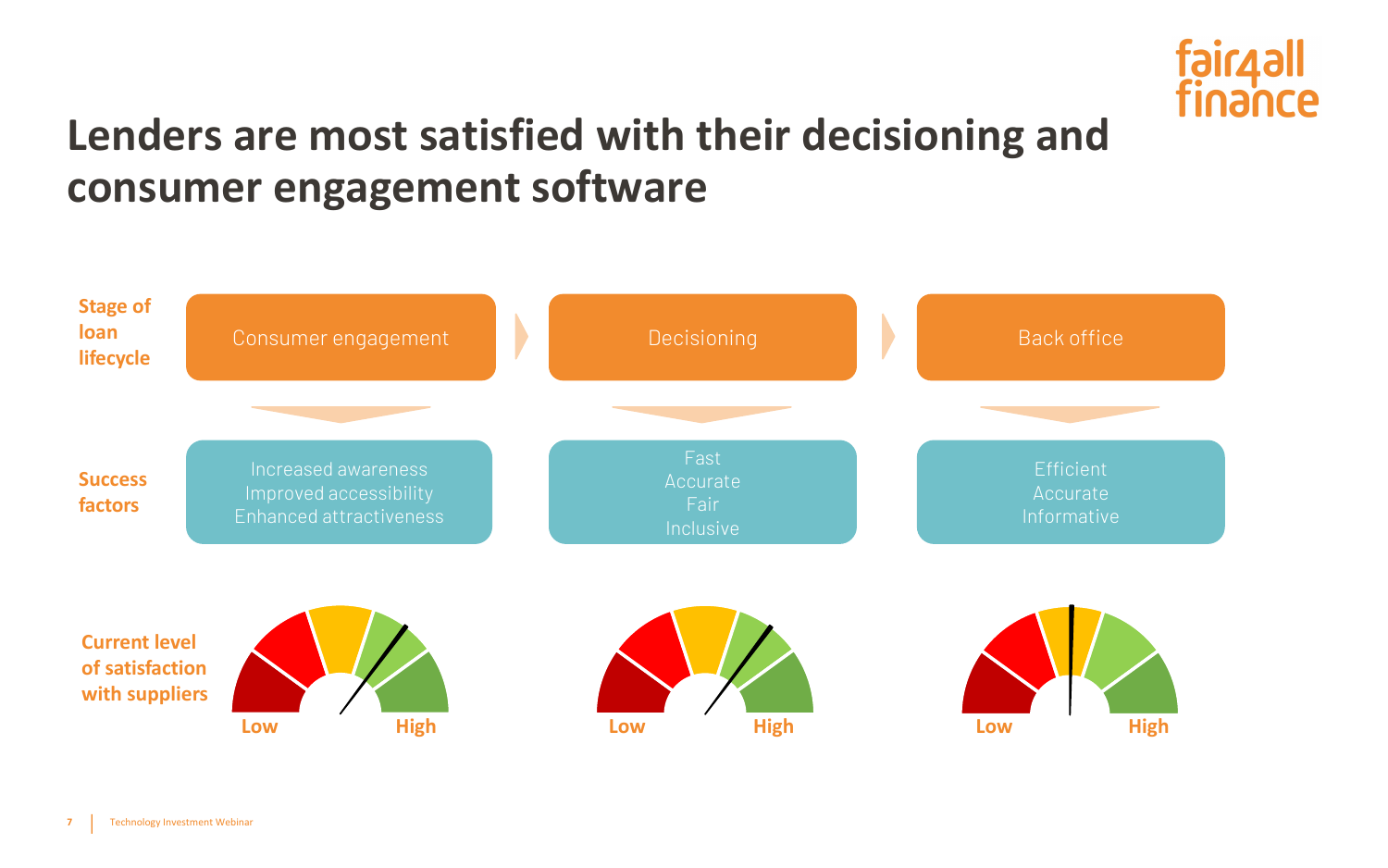## **We will initially focus our investments on loan management systems (LMS)**

### **Why Loan Management Systems?**

- Underserved by suppliers
- Lowest satisfaction levels
- Focus required for highest impact
- Foundational technology
- Market opportunity

### **We plan to explore niche technology products and services in future funding rounds**



### **How do we define Loan Management Systems?**

- Core system managing:
	- loan lifecycle
	- interest and fee calculations
	- statementing
	- database of record
	-
	- regulatory and management reporting – integrations with services (eg payments, CRA, open banking)
	- (usually) CRM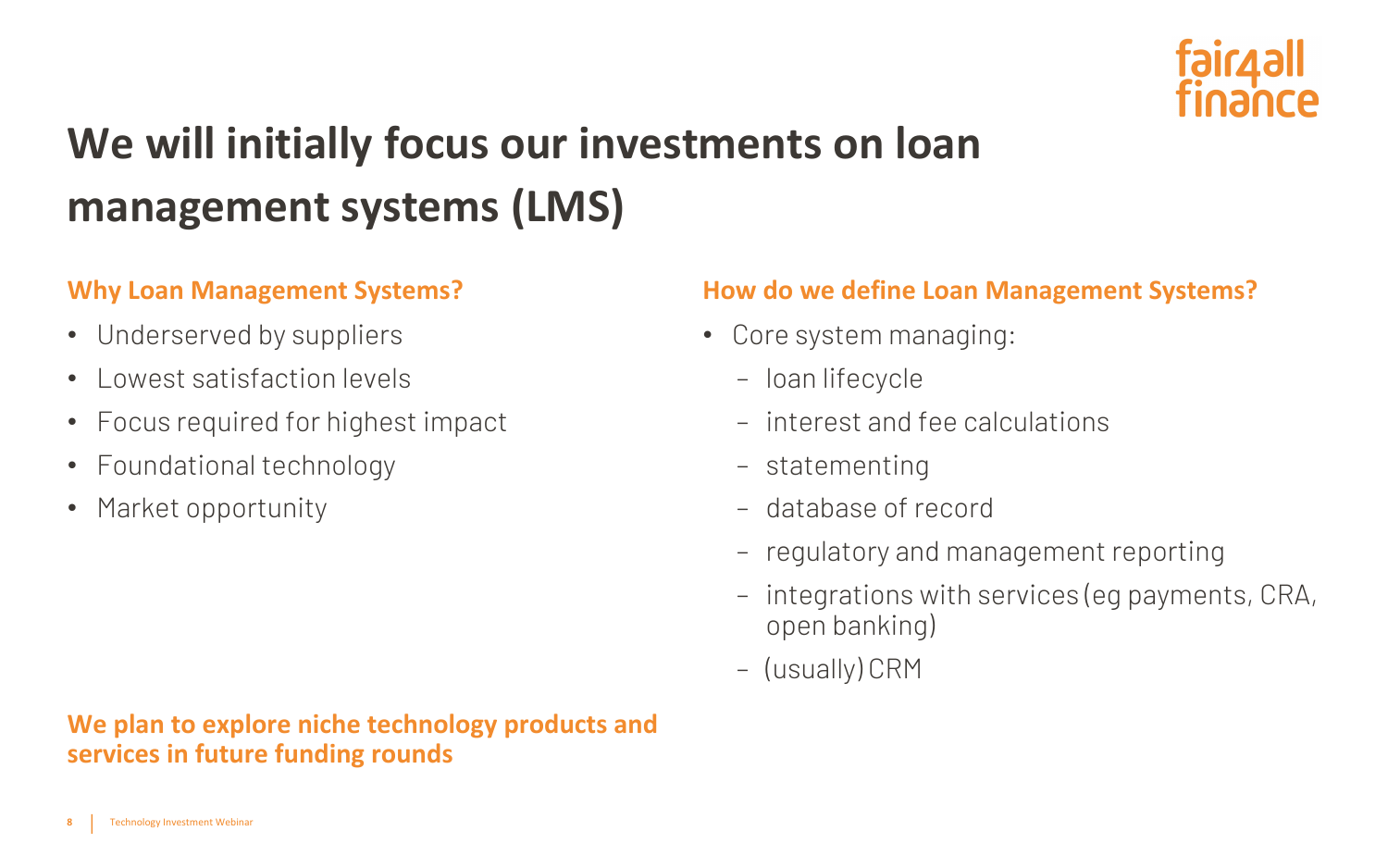## **What do lenders prioritise when selecting technology?**



### **Order of importance when selecting software**

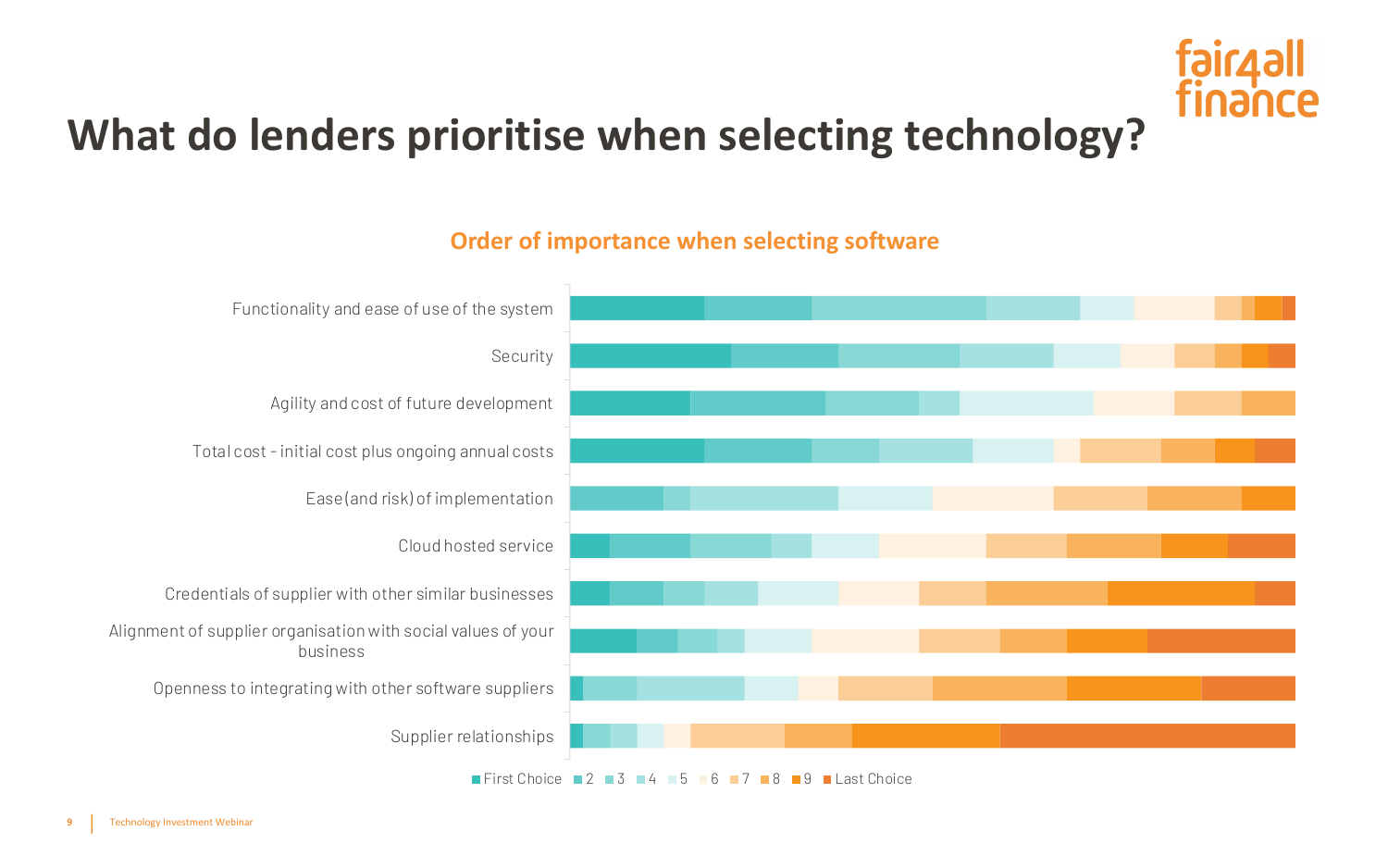## **What features will we be looking for?**

### **The LMS product or service**

- Commercially viable for community lenders
- Functionally complete
- Provide efficiencies
- Positive end user experience
- Scalable
- Flexible
- Open
- Secure
- Resilient
- Low risk and effort of implementation

### **The supplier**

- Aligned with social impact
- Sustainable
- Innovative
- Progressive
- Open
- Transparent
- Fair

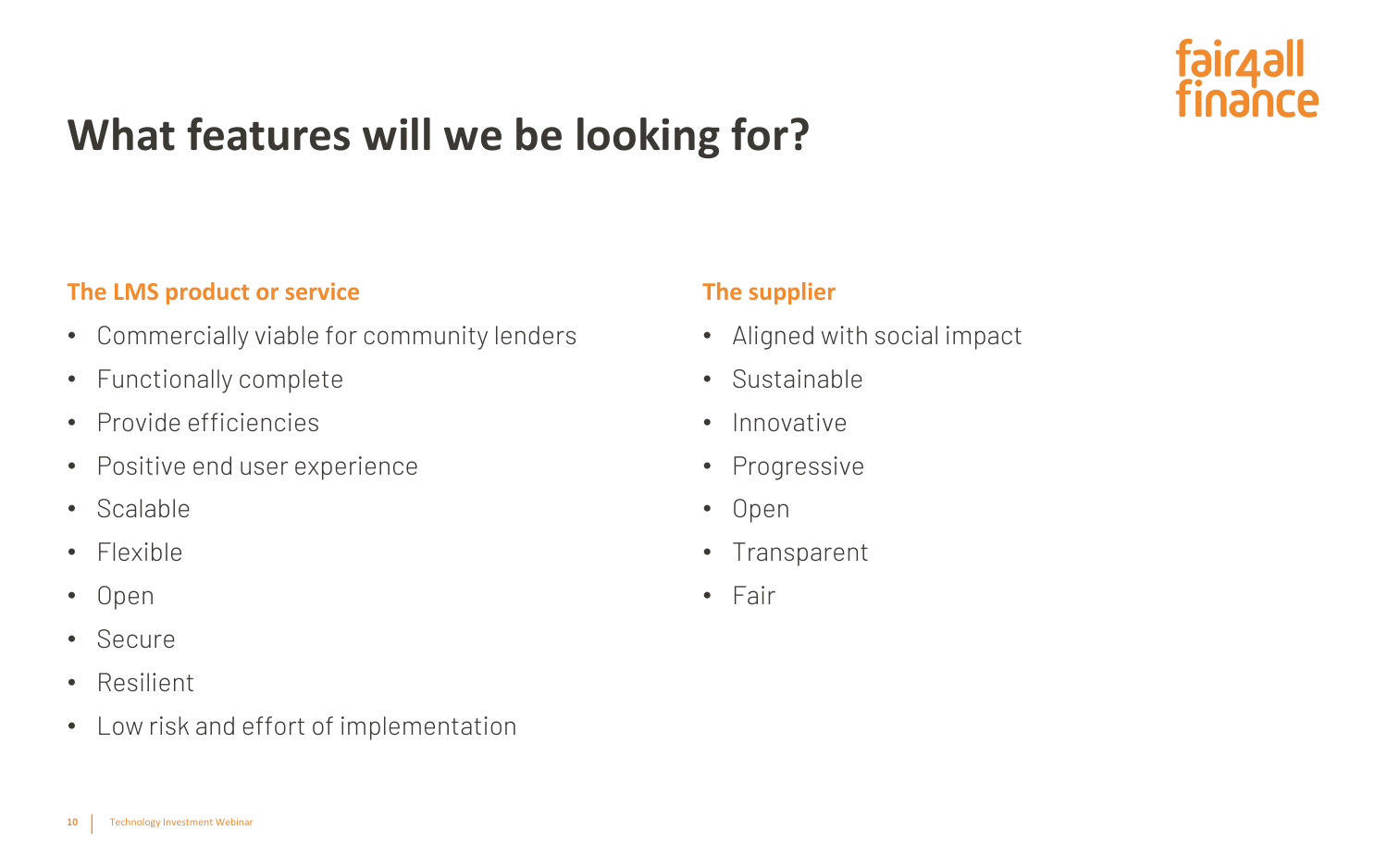## **How we plan to invest**

- Initial allocation of £5m
- Open for expressions of interest from late March to late 2022
- Likely make equity investments
- Focus on companies serving the community finance sector in England
- Aim to support a competitive commercial market
	- Any service funded by our investment must be available to all community finance providers
	- We will support the number of organisations that we think will provide the best chance of success; ie single or multiple suppliers
- Extremely keen to work collaboratively with other impact investors
- Keep within provisions of Subsidy rules

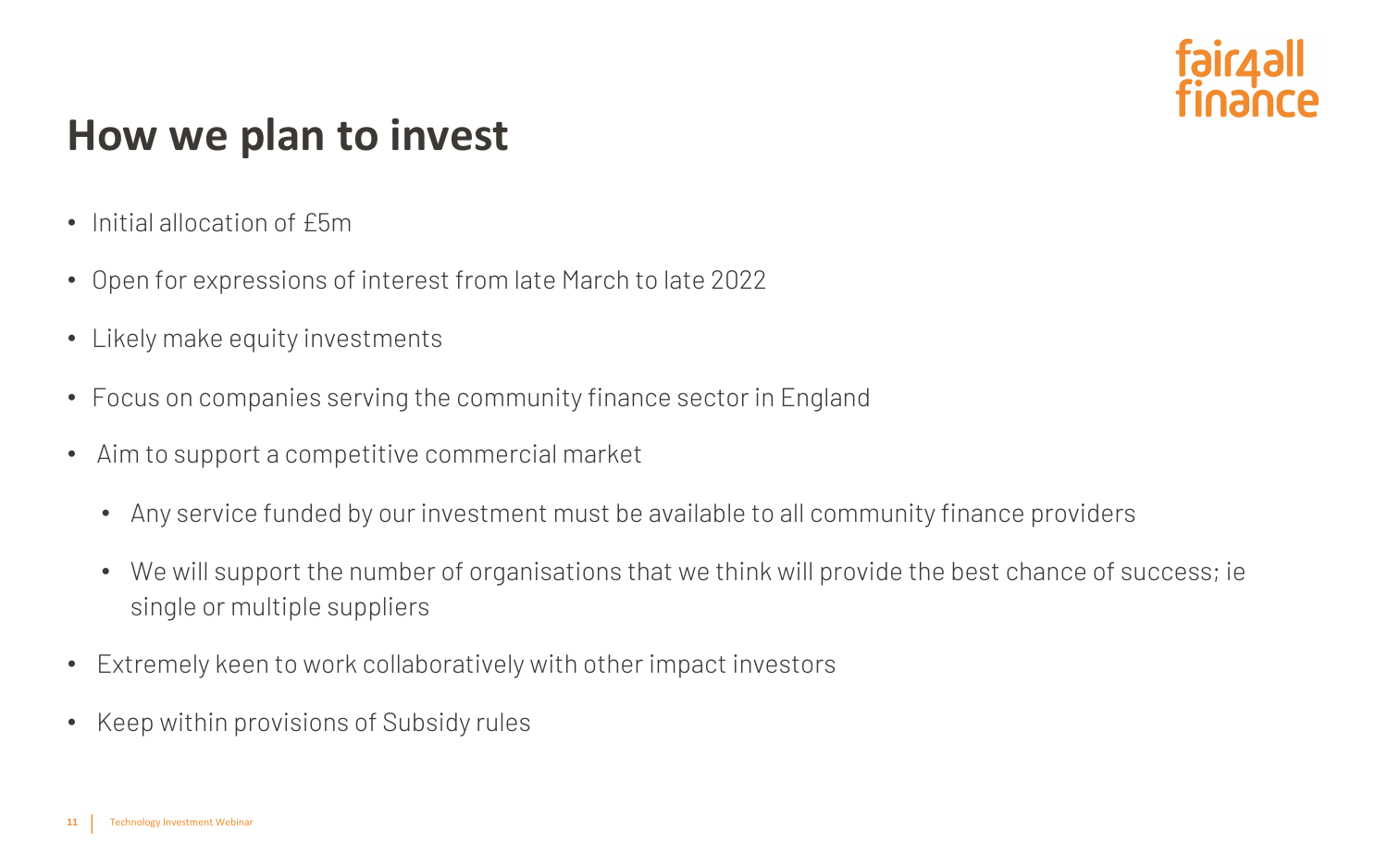## **What we will need from potential investees**

- Please complete our **[Expression of Interest](https://forms.office.com/pages/responsepage.aspx?id=Yj4ArWenl0SR14VlCfZkhP26eMGlfUJNjS1oNPPu7q9UQlRLMklKWVg2NUM1M01YQ00wVVYxODVBVyQlQCN0PWcu)** form
	- We will include this in a follow-up email afterwards we will start reviewing in late March
	- We will ask you to upload a pitch deck to describe your business
- Following the initial reviews, we will begin more detailed due diligence
- We are open to expressions of interest for most of this year

**In line with our mission to transform the provision of financial services to people in vulnerable circumstances we are always open to conversations with organisations whose products and services are aligned with our objectives and who are serving sectors including community finance**